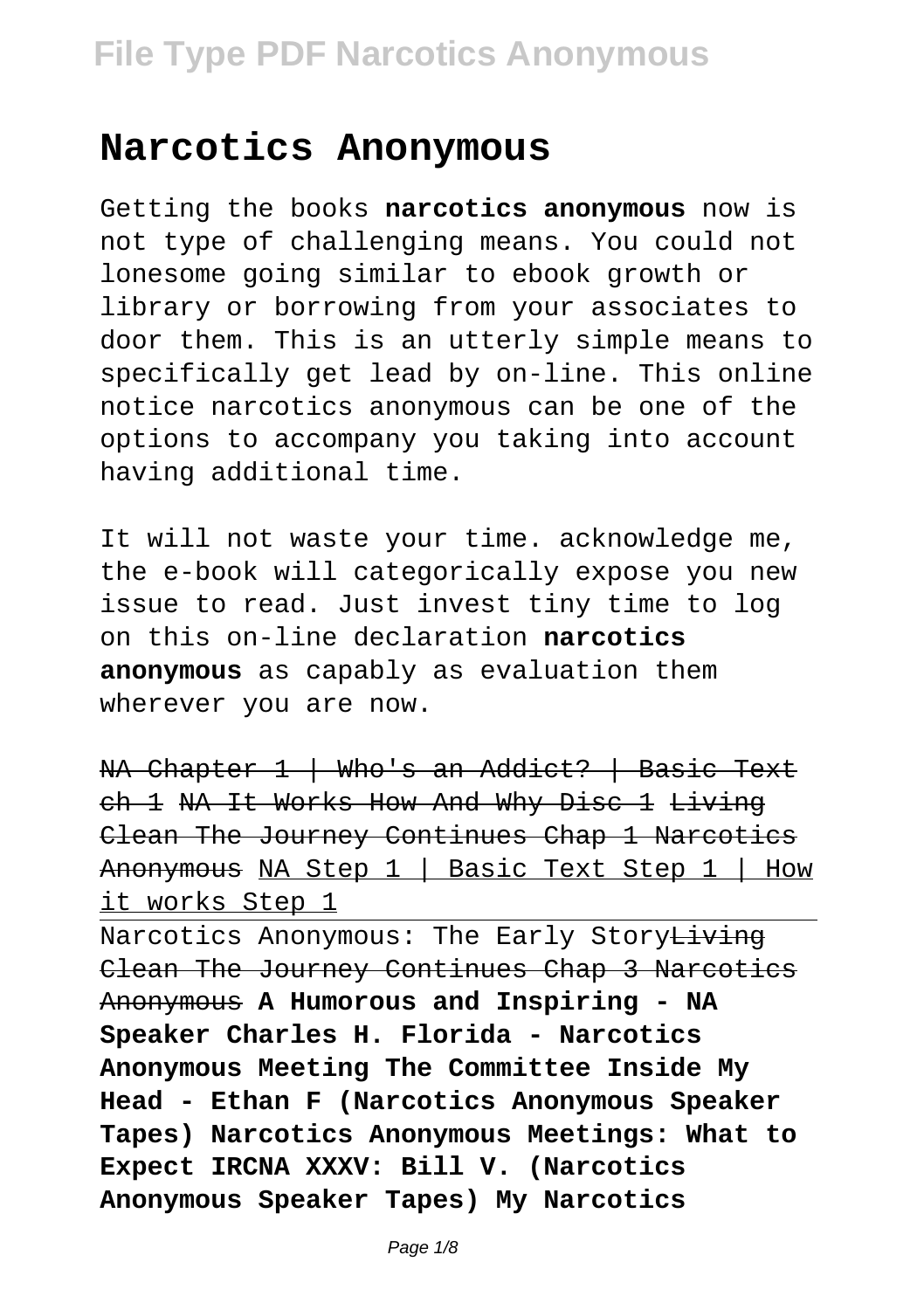**Anonymous Date** MCCNA 2019: Surrender Attitudes and Behaviors - Danny H.  $\u0026$ Kiko C. \"Step One\" with Father Martin. GCCNA XXIX: Fear Is A Lie - Brian H. (Narcotics Anonymous Speaker Tapes) Intimacy, Relationships, and Principles of the TraditionsHilarious NA Circuit Speaker Vito L. \"Working the Steps with a Sponsor\" Recovery and Relapse **A Brief History Of NA Basic Text Recovery and Relapse - Sean E. (Narcotics Anonymous Speaker Tapes)** NA Basic Text ch 5 - What can I do?

NA Chapter 2 | What is the Narcotics Anonymous ProgramNA Step 2 | Basic Text Step 2 | How it works Step 2 Na BASIC TEXT Chapter 7 Recovery and Relapse Narcotics Anonymous Local UK Online Meetings. Tradition 7 RSC Stream

UKNA | Narcotics Anonymous in the UK

All of the efforts of Narcotics Anonymous are inspired by the primary purpose of our groups. Upon this common ground we stand committed. Every addict in the world has the chance to experience our message in his or her own language and culture and find the opportunity for a new way of life. LITERATURE & OTHER Products ; ABOUT US ; Contribute ...

#### NA

Narcotics Anonymous (NA), founded in 1953, describes itself as a "nonprofit fellowship or society of men and women for whom drugs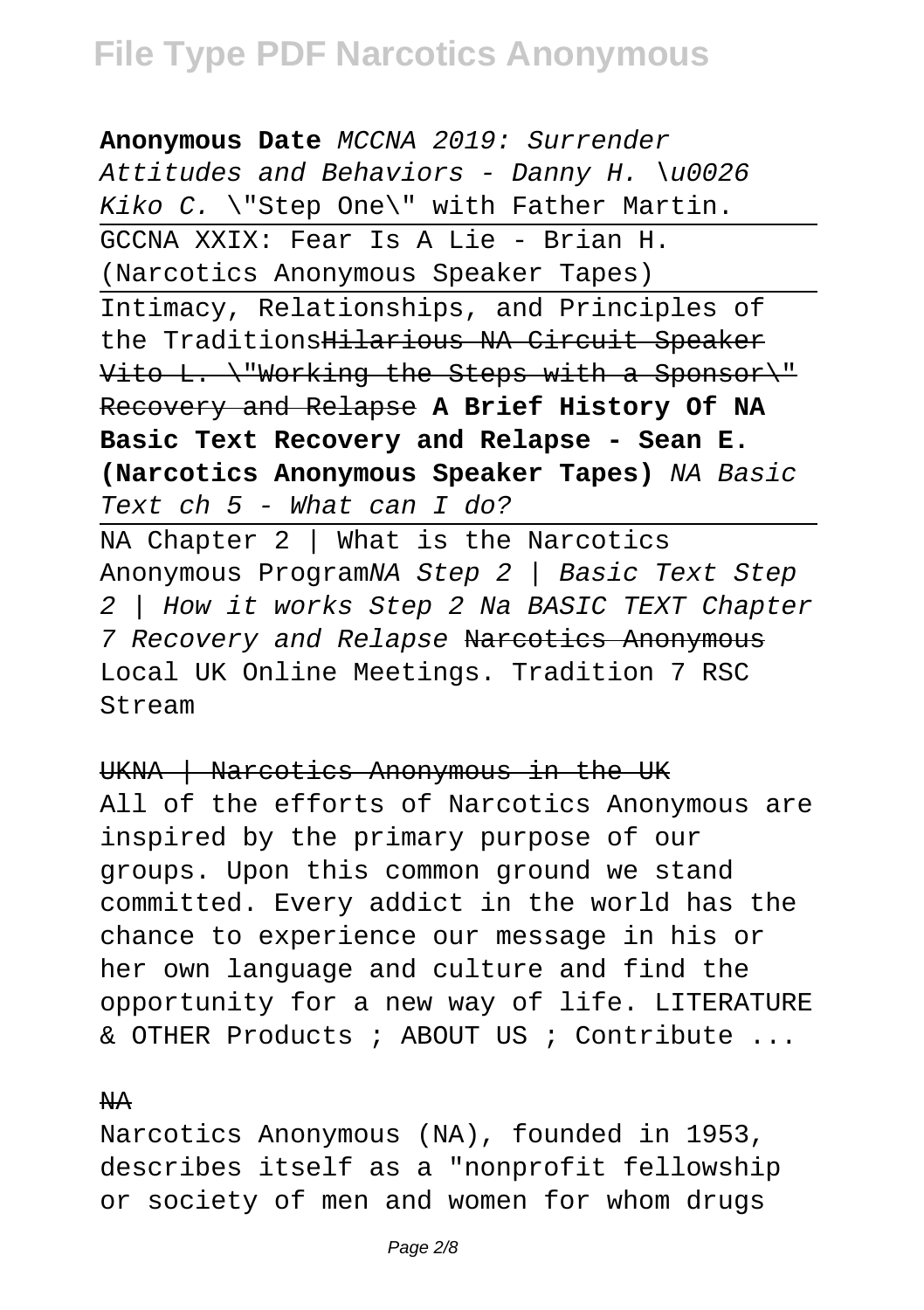had become a major problem". Narcotics Anonymous uses a 12-step model developed for people with varied substance use disorders and is the second-largest 12-step organization.. As of May 2018 there were more than 70,000 NA meetings in 144 countries.

#### Narcotics Anonymous - Wikipedia

Narcotics Anonymous was established in response to the success of Alcoholics Anonymous. NA provides support for those attempting to recover from drugs other than just alcohol. NA was officially founded in Los Angeles in 1953, and has spread to thousands of locations in 129 countries. The only requirement to become a member of NA is a desire to overcome your addiction. NA groups don't make a ...

### Narcotics Anonymous - Learn How the NA Support Group Can ...

Narcotics Anonymous WORLD SERVICES Find A Meeting. Home; Find a meeting; Data Updates; Help; Home > For the public > Find a meeting Helplines Meeting Search. Local NA Helplines & Websites. Use this method to locate helplines and websites for local groups near you who can assist you in finding a meeting. This is our best recommendation for finding an NA meeting. USA/Canada; World Search; State ...

NAWS : Find a meeting - Narcotics Anonymous Daily Meetings. Rooms open 15 minutes early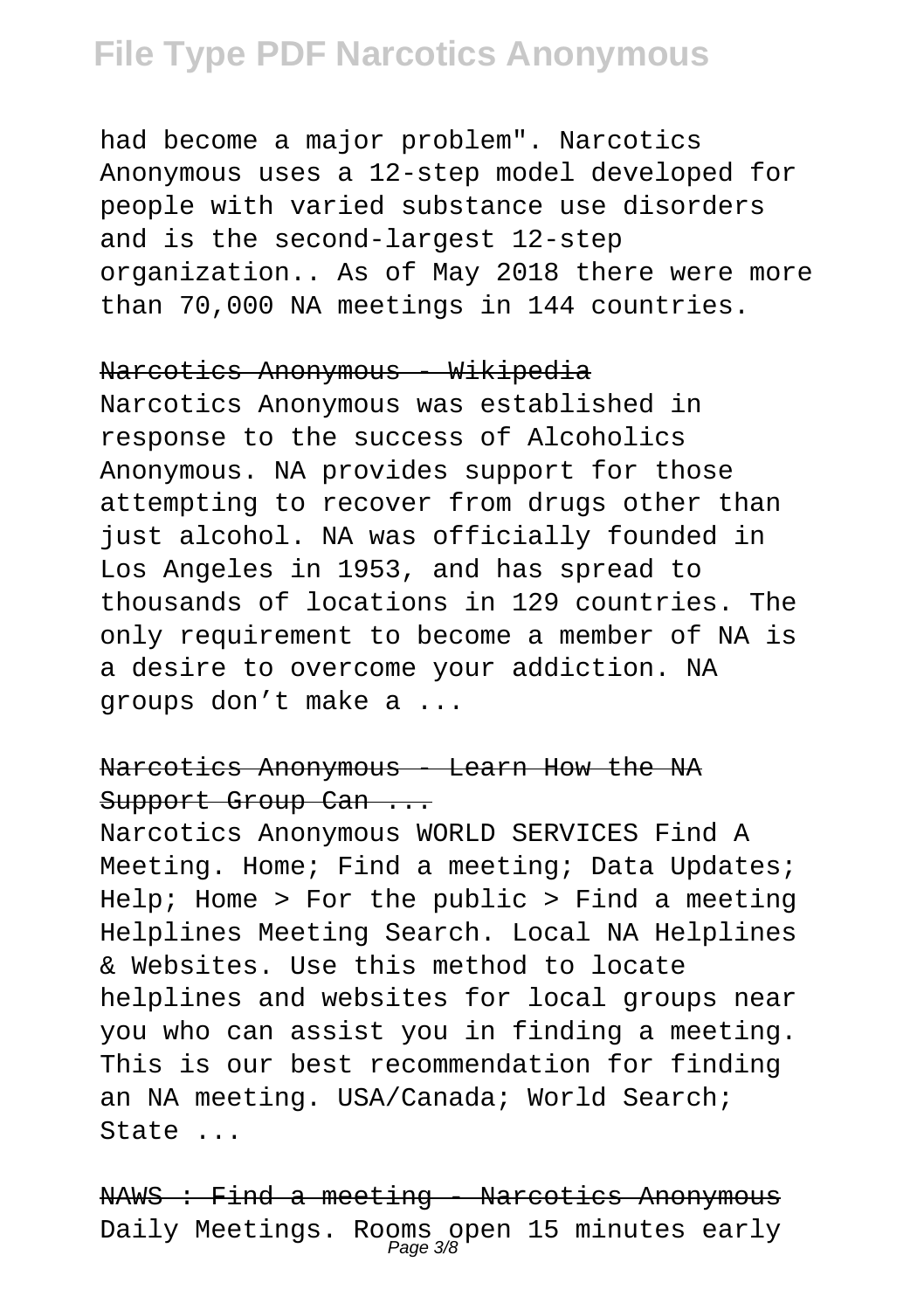for fellowship and chat. 3pm Join Zoom meeting. 6pm Join Zoom meeting. 9pm Join Zoom meeting. Weekly Meetings. Monday. 8.30am – Ulster Fry Group (addicts only) Join Zoom meeting 8pm – Letterkenny Pearse Road Join Zoom meeting. 8pm – Newcastle Join Zoom meeting. Tuesday

### Narcotics Anonymous – Northern Ireland

Narcotics Anonymous (NA) is a non-profit fellowship of men and women for whom drugs had become a major problem. Online meetings are also available due to the coronavirus crisis. We offer recovery from the effects of addiction through working a twelve step program, including regular attendance at group meetings. Narcotics Anonymous is an international, community based association of recovering ...

### Narcotics Anonymous Ireland – Irish Regional Service Committee

Virtual NA NA Meetings Online & by Phone Bringing Narcotics Anonymous Meetings to Remote or Isolated Addicts from around the world who may, for whatever reason, be unable to attend local face to face meetings.

#### Virtual NA

Meetings \*\*\*\*\* IMPORTANT \*\*\*\*\* All the meetings on the Virtual NA meetings lists are sorted by language and day of the week.

M<del>eetings - Virtual NA</del><br>Page4/8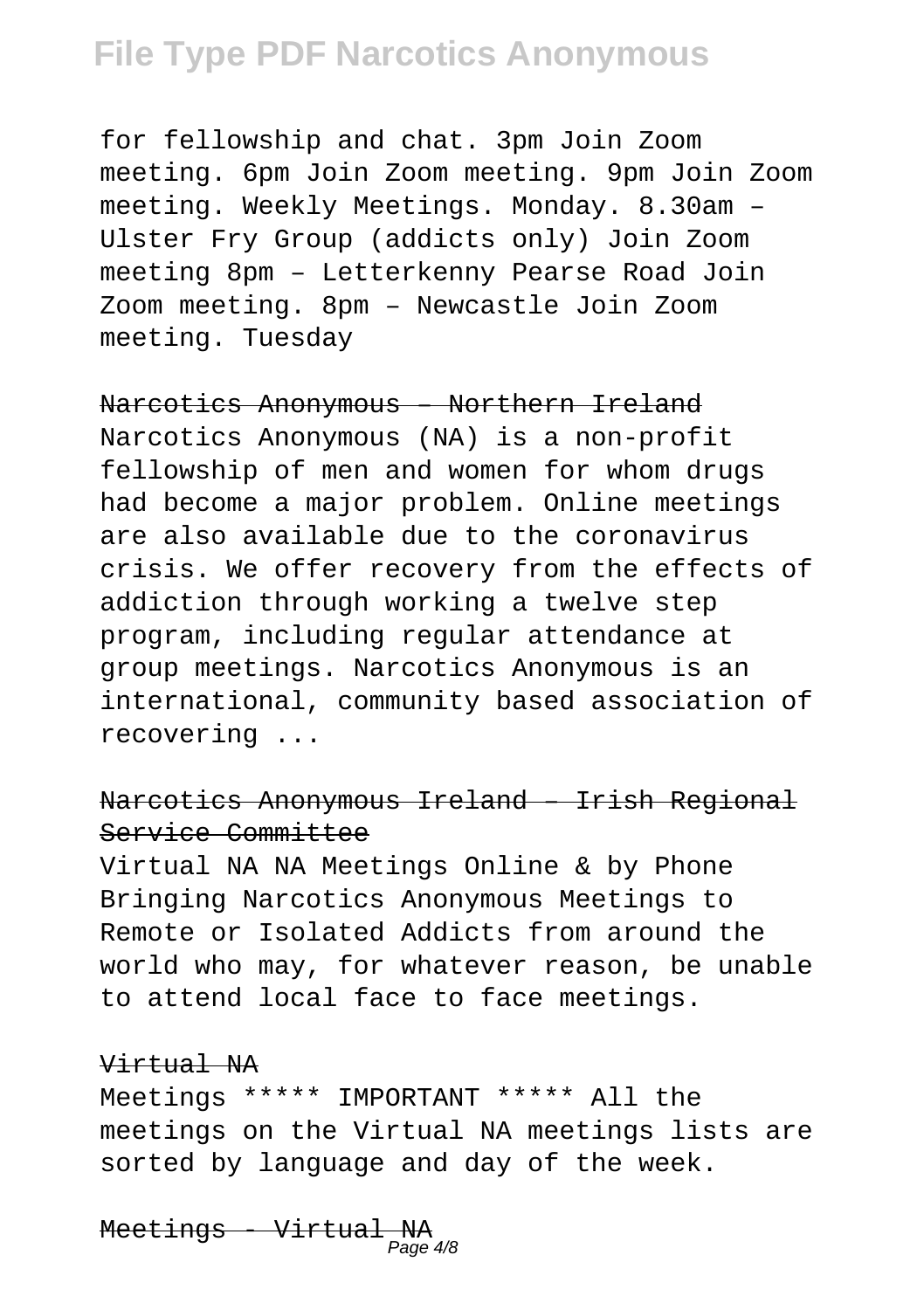Narcotics Anonymous Online/Vitrual meetings in all areas. Phoneline: 0861 00 6962 Find a Meeting. Home; About NA; Contact NA; What Happens At An NA Meeting; For The Public. Information About Narcotics Anonymous; Resources for Professionals; NA South Africa Survey 2020; For Our Members. NA Literature; How To Start an NA Meeting; Areas. Eastern Cape; Johannesburg; KwaZulu-Natal; Pretoria ...

### Online Meetings - Narcotics Anonymous South Africa

The Narcotics Anonymous program is a twelvestep program that was benchmarked off of the twelve steps of Alcoholics Anonymous and has evolved to provide detailed assistance to those in recovery from various types of addiction. Members of Narcotics Anonymous (NA) groups work through the twelve-step program and attend regular group meetings at one of the more than 61,000 weekly meetings that are ...

#### Find Narcotics Anonymous Meetings

Narcotics Anonymous is a nonprofit fellowship or society of men and women for whom drugs had become a major problem. We are recovering addicts who meet regularly to help each other stay clean. We have found through our group experience that the therapeutic value of one addict helping another is without parallel. Many Groups are being impacted by the Covid19 situation. If your group has been  $\dots$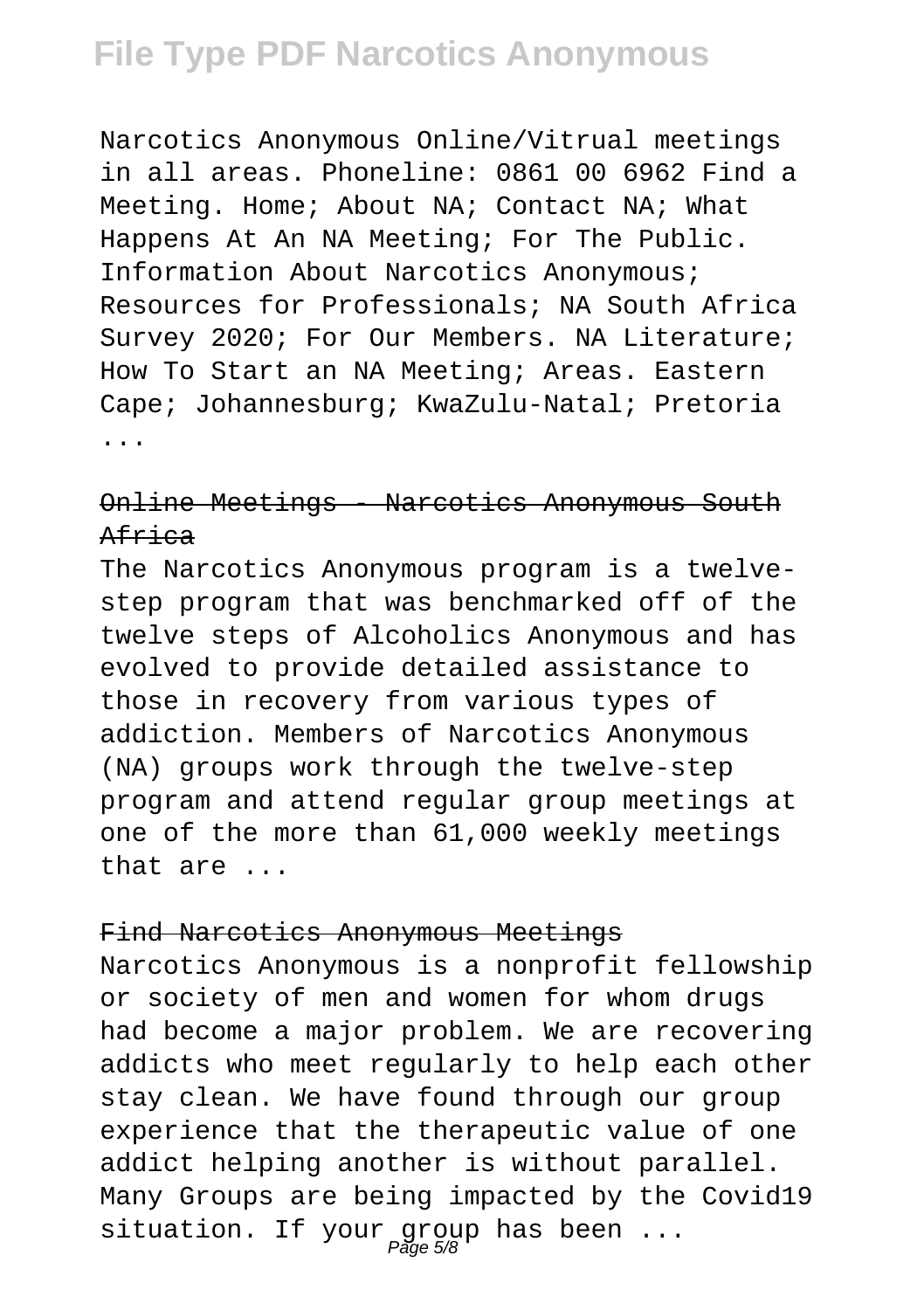Home - Narcotics Anonymous Australia Narcotics Anonymous Helpline. The NA Helpline is often the first point of contact for people needing support and advice about the nature of drug addiction. Anyone from the using addict, their friends and family members through to drug workers and the press are welcome to call. Who to contact Contact Position Media & Professionals lead Telephone 0300 999 1212 E-mail pi@ukna.org Website https ...

### Narcotics Anonymous Helpline | Islington Directory

Some people find mutual support groups, such as Narcotics Anonymous useful. These are based on the same 12-step principles as Alcoholics Anonymous. SMART Recovery is an alternative science-based programme that helps people recover from addictions. Some cocaine users also have problems with alcohol or cannabis.

## Cocaine addiction: get help - NHS The Narcotics Anonymous website features a meeting search page where you can look up the meeting nearest to you. This directory also provides you with contact information for each of the more than 63,000 meetings scattered around the globe. Reach out to your local chapter and find out more about what you can expect. Medical Disclaimer: DrugRehab.com aims to improve the quality of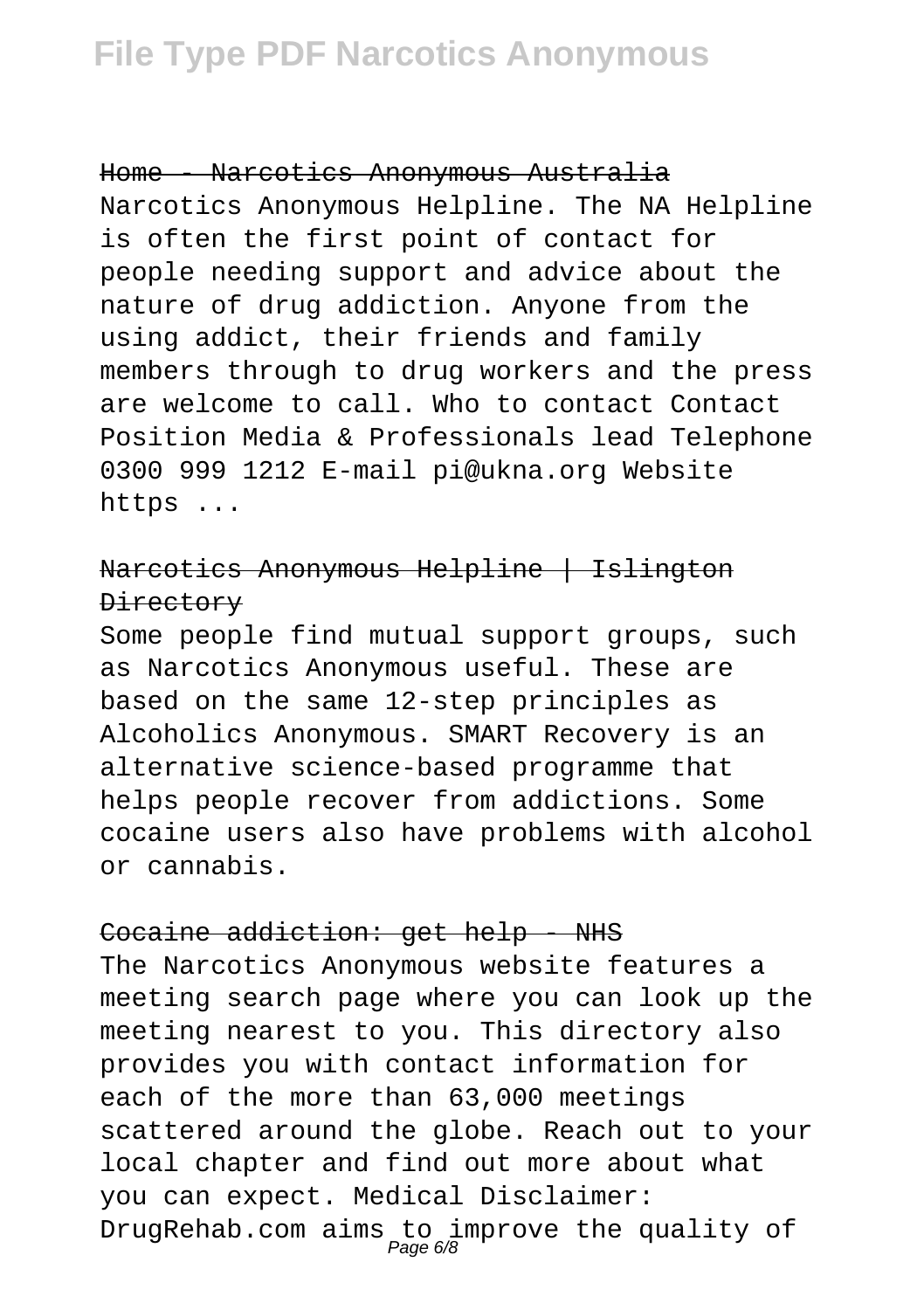life for ...

### Narcotics Anonymous 12-Steps - NA Meetings & **Groups**

As of 2010, Narcotics Anonymous hosts over 61,000 meetings a week in 129 countries across the world. In addition to the group meetings, members follow a 12-Step program that enables them to work through the issues that drive addiction behaviors in their everyday lives. Members benefit from the peerto-peer support network Narcotics Anonymous provides where members can share their experiences ...

#### Narcotics Anonymous Online Meetings

No registration required & totally anonymous. Online meetings everyday at 11.00am & 7.30pm London time (room opens 30 minutes before) Call 0330 221 0097 then, when prompted, type 437 754 909# Also at gotomeet.me/ukna. Desktop/Laptop users, click on above link; If asked for an email, you can skip it, then all you have to do is choose a username & click accept when we ask to use your microphone ...

UKNA Online | Narcotics Anonymous in the UK Families Anonymous is based on the same principles as Alcoholics Anonymous. It runs local support groups for the family and friends of people with a drug problem. Email: office@famanon.org.uk or call the helpline: 0207 4984 680. Release. Release offers free, confidential advice on drugs law for people Page 7/8